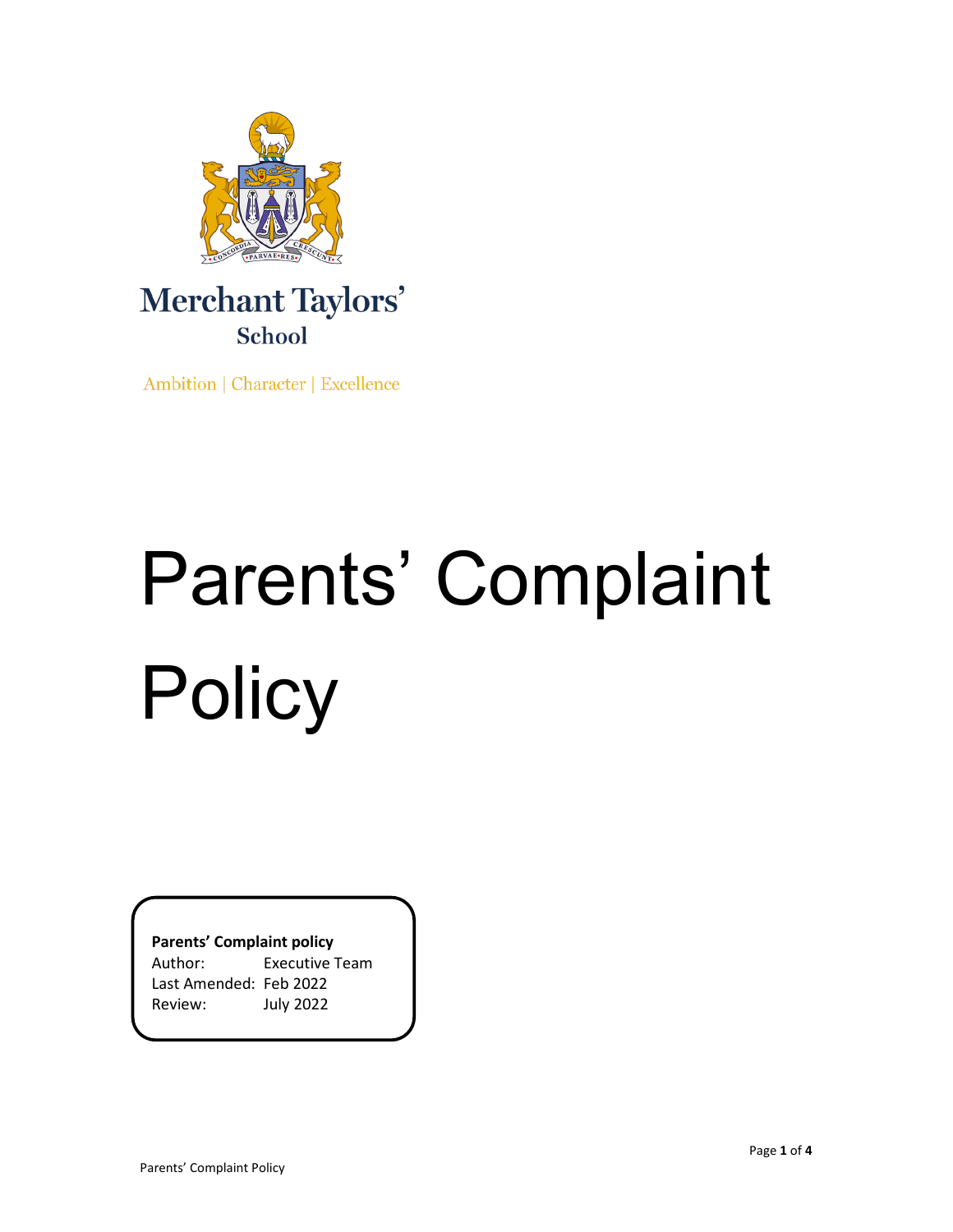# **1 Introduction**

The Schools have long prided themselves on the quality of the teaching and pastoral care provided to its pupils. However, parents may occasionally raise a concern or a complaint. The Schools make no distinction between parental concerns and parental complaints. Any matter about which a parent of a current pupil is unhappy and seeks action by the school is a complaint and parents can expect it to be treated by the Schools in accordance with this Procedure.

**\_\_\_\_\_\_\_\_\_\_\_\_\_\_\_\_\_\_\_\_\_\_\_\_\_\_\_\_\_\_\_\_\_\_\_\_\_\_\_\_\_\_\_\_\_\_\_\_\_\_\_\_\_\_\_\_\_\_\_\_\_\_\_\_\_\_\_\_\_\_**

# **2 Procedure Stages**

# **Stage 1 – Informal Resolution Level 1**

- It is hoped that most complaints and concerns will be resolved quickly and informally.
- If parents have a complaint they should normally contact their son/daughter's Form Teacher/Tutor. In many cases, the matter will be resolved straightaway by this means to the parents' satisfaction. If the Form Teacher/Tutor cannot resolve the matter alone, it may be necessary for him/her to consult the Group Tutor/Head of School.
- The Form Teacher/Tutor or Group Tutor/Head of School will make a written record of all concerns and complaints and the date on which they were received. Should the matter not be resolved within 7 working days or in the event that the Form Teacher/Tutor or Group Tutor/Head of School and the parent fail to reach a satisfactory resolution, then parents will be advised to proceed with their complaint in accordance with stage 2 of this Procedure.

# **Stage 2 – Formal Resolution Level 2** and the stage 1 and the stage 1 and the stage 1 and the stage 1 and the stage 1

- If the complaint cannot be resolved on an informal basis, then the parents should put their complaint in writing to the Head. The Head will decide, after considering the complaint, the appropriate course of action to take.
- In most cases, the Head will speak to the parents concerned, within 7 working days of receiving the complaint, to discuss the matter. If possible, a resolution will be reached at this stage.
- It may be necessary for the Head to carry out further investigations, which they will normally carry out within 14 working days.
- The Head will keep written records of all meetings and interviews held in relation to the complaint.
- Once the Head is satisfied that, so far as is practicable, all of the relevant facts have been established, a decision will be made and parents will be informed of this decision in writing. The Head will also give reasons for his/her decision.
- If parents are still not satisfied with the decision, they should proceed to Stage 3 of this Procedure.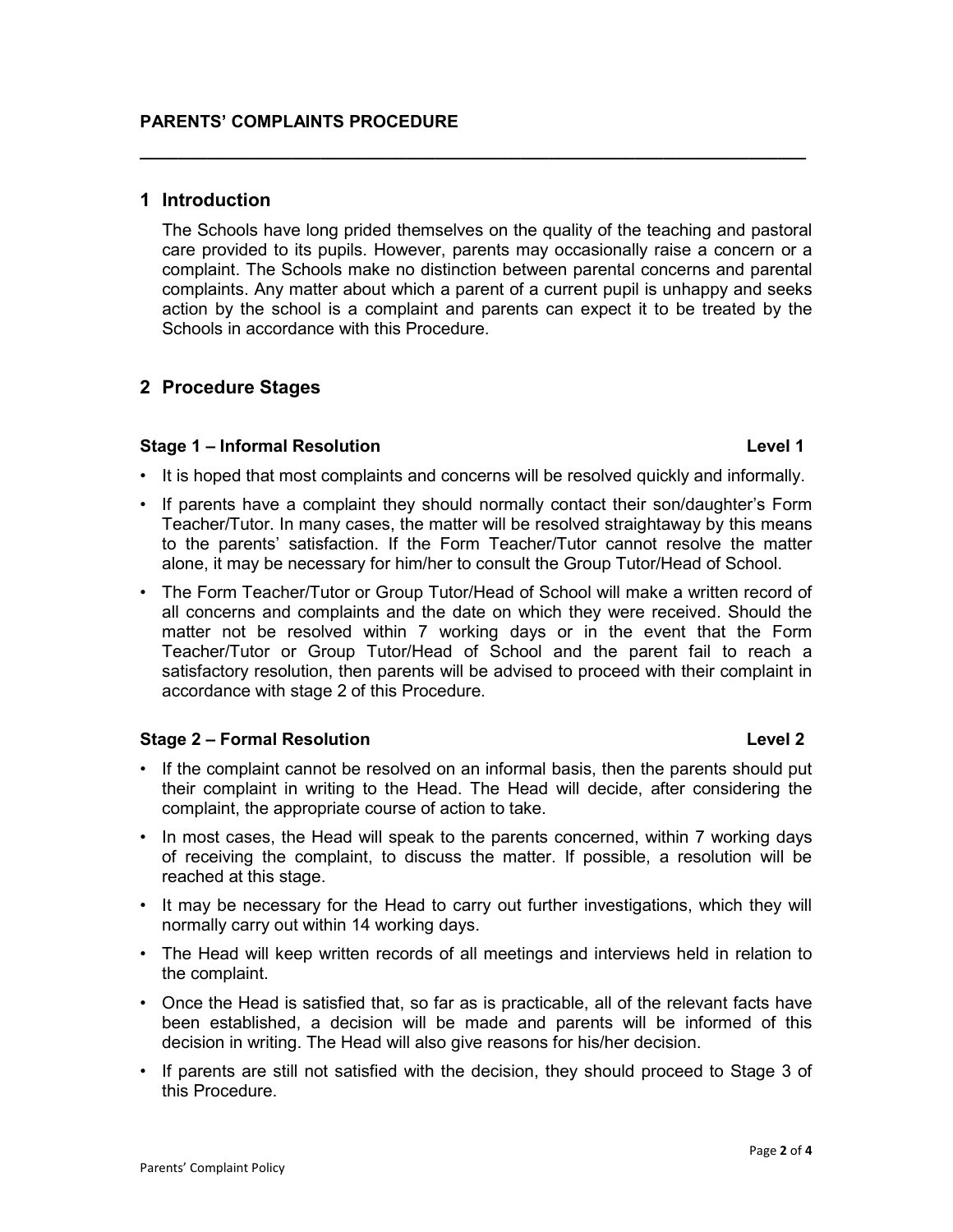## **Stage 3 – Panel Hearing Level 3**

- If parents seek to invoke Stage 3 (following a failure to reach an earlier resolution), they will be referred to the Clerk to the Governors, who has been appointed by the Governors to call hearings of the Complaints Panel.
- The matter will then be referred to the Complaints Panel for consideration. The Panel will consist of at least three persons not directly involved in the matters detailed in the complaint, one of whom shall be independent of the management and running of the Schools. Each of the Panel members shall be appointed by the Board of Governors. The Clerk to the Governors, on behalf of the Panel, will then acknowledge the complaint and schedule a hearing to take place as soon as practicable and within 21 working days.
- If the panel deems it necessary, it may require that further particulars of the complaint or any related matter be supplied in advance of the hearing. Copies of such particulars shall be supplied to all parties not later than 5 working days prior to the hearing.
- The parents may be accompanied to the hearing by one other person. This may be a relative, teacher or friend. Legal representation will not normally be appropriate.
- Where further investigation is required, the Panel will decide how it should be carried out. After due consideration of all facts they consider relevant, the Panel will reach a decision and may make appropriate recommendations. The Panel will write to the parents informing them of its decision and the reasons for it within 7 working days of the hearing. The decision of the Panel will be final. The Panel's findings and, if any, recommendations will be sent in writing to the parents, the Head, the Governors and, where relevant, the person complained of.

Please note that in the event that a Subject Access Request is made after the Stage 3 Panel Hearing process has been initiated, the timetable otherwise applicable to the Stage 3 Panel Hearing process will be paused whilst the SAR is processed in the ordinary way in accordance with the timetable set out in General Data Protection Regulation Policy (GDPR) Policy.

Parents can be assured that all concerns and complaints will be treated seriously and confidentially. Correspondence, statements and records relating to individual complaints are to be kept confidential except where the Secretary of State or a body conducting an inspection under section109 of the 2008 Act requests access to them.

All complaints received will be reviewed regularly by the Senior Management Team in order to analyse trends and identify any patterns which may be present. A written record is kept of all Stage 2 and Stage 3 complaints and whether they are resolved following a formal procedure or proceed to a panel hearing, and the action taken by the school as a result of these complaints (regardless of whether they are upheld).

Parents can request information on the number of complaints registered at Levels 2 and 3 during the preceding school year.